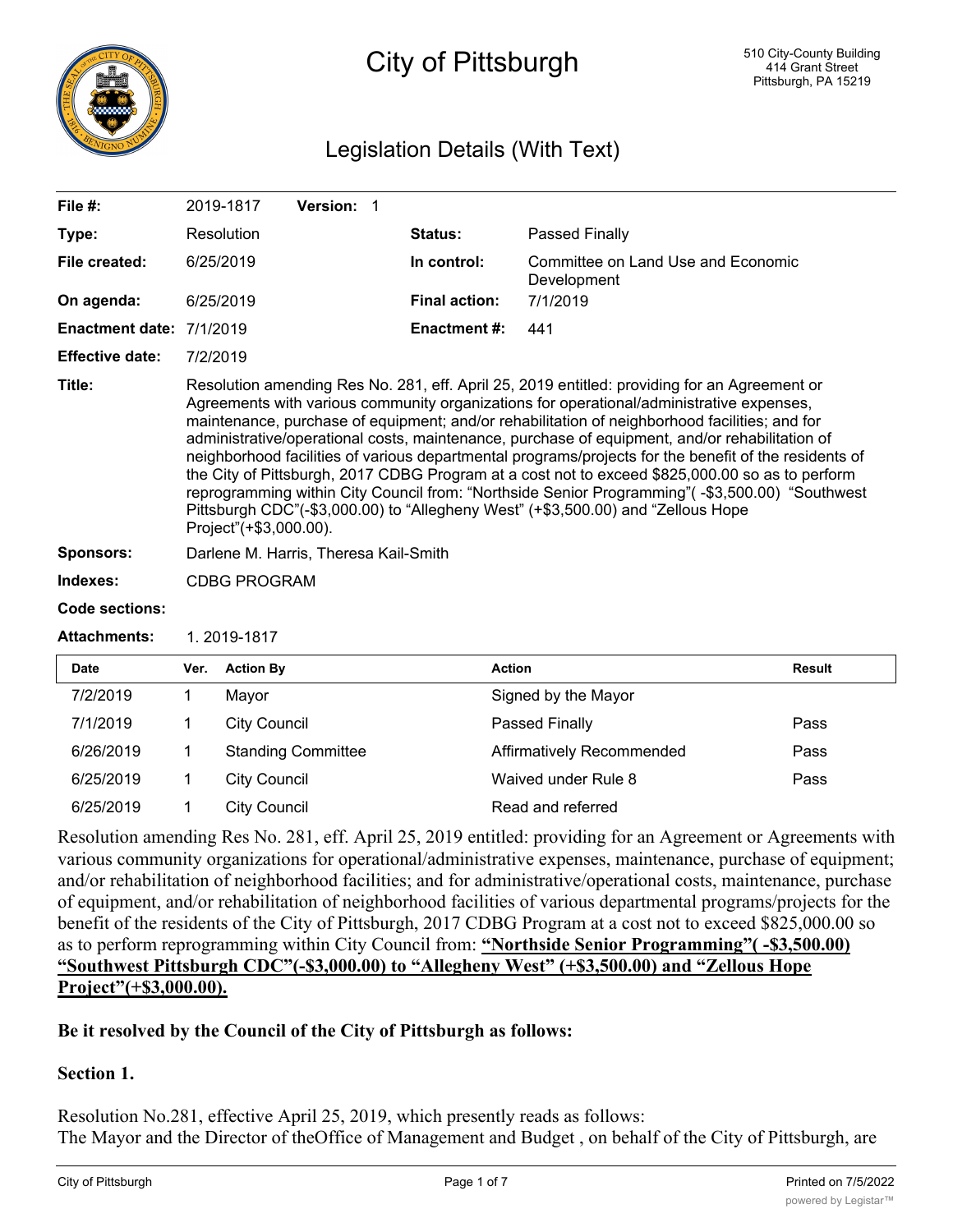#### **File #:** 2019-1817, **Version:** 1

hereby authorized to enter into an Agreement or Agreements, in a form approved by the City Solicitor, with the following various community organizations for operational/administrative expenses; maintenance, and/or rehabilitation of neighborhood facilities; and for administrative/operational costs, maintenance, purchase of equipment, and/or rehabilitation of neighborhood facilities of various departmental programs/projects for the benefit of residents of the City of Pittsburgh, at a cost not to exceed \$825,000.00, chargeable to and payable from the 2017 Community Development Block Grant Program and the listed code accounts in the City Council.

# **SEE ATTACHMENT**

| Organization<br><b>City Council</b><br>ACH Clear Pathways 0130045170.58101.00<br>Allegheny Mountain USA Boxing<br>0130219170.58101.00 | Original Budget Changes + or -<br>825,000.00<br>7,500.00<br>0.00 |             | <b>Revised Budget</b><br>825,000.00<br>7,500.00<br>5,000.00 |
|---------------------------------------------------------------------------------------------------------------------------------------|------------------------------------------------------------------|-------------|-------------------------------------------------------------|
| <b>Allegheny West 0130161170.581010</b>                                                                                               | 2,500.00                                                         | $+3,500.00$ | 6,000.00                                                    |
| Angel's Place 0123096170.58101.00                                                                                                     | 5,000.00                                                         |             | 5,000.00                                                    |
| Associated Master Plumbers of Allegheny                                                                                               | 5,000.00                                                         |             | 5,000.00                                                    |
| County (AMPAC) 0130222170.58101.00                                                                                                    |                                                                  |             |                                                             |
| Bidwell Training Center 0123343170.58101.00 5,000.00                                                                                  |                                                                  |             | 5,000.00                                                    |
| Birmingham Foundation/Westside Mustangs                                                                                               | 5,000.00                                                         |             | 5,000.00                                                    |
| 0130165170.58101.00                                                                                                                   |                                                                  |             |                                                             |
| Big Brothers Big Sisters of Greater Pittsburgh, Inc.                                                                                  | 8,500.00                                                         |             | 8,500.00                                                    |
| 0121313170.58101.00                                                                                                                   |                                                                  |             |                                                             |
| Bloomfield-Garfield Corporation                                                                                                       | 5,000.00                                                         |             | 5,000.00                                                    |
| 0121132170.58101.00                                                                                                                   |                                                                  |             |                                                             |
| <b>Bloomfield Preservation and Heritage</b>                                                                                           | 2,500.00                                                         |             | 2,500.00                                                    |
| 0121133170.58101.00                                                                                                                   |                                                                  |             |                                                             |
| Brashear Association 0129755170.58101.00                                                                                              | 16,000.00                                                        |             | 16,000.00                                                   |

0130099170.58101.00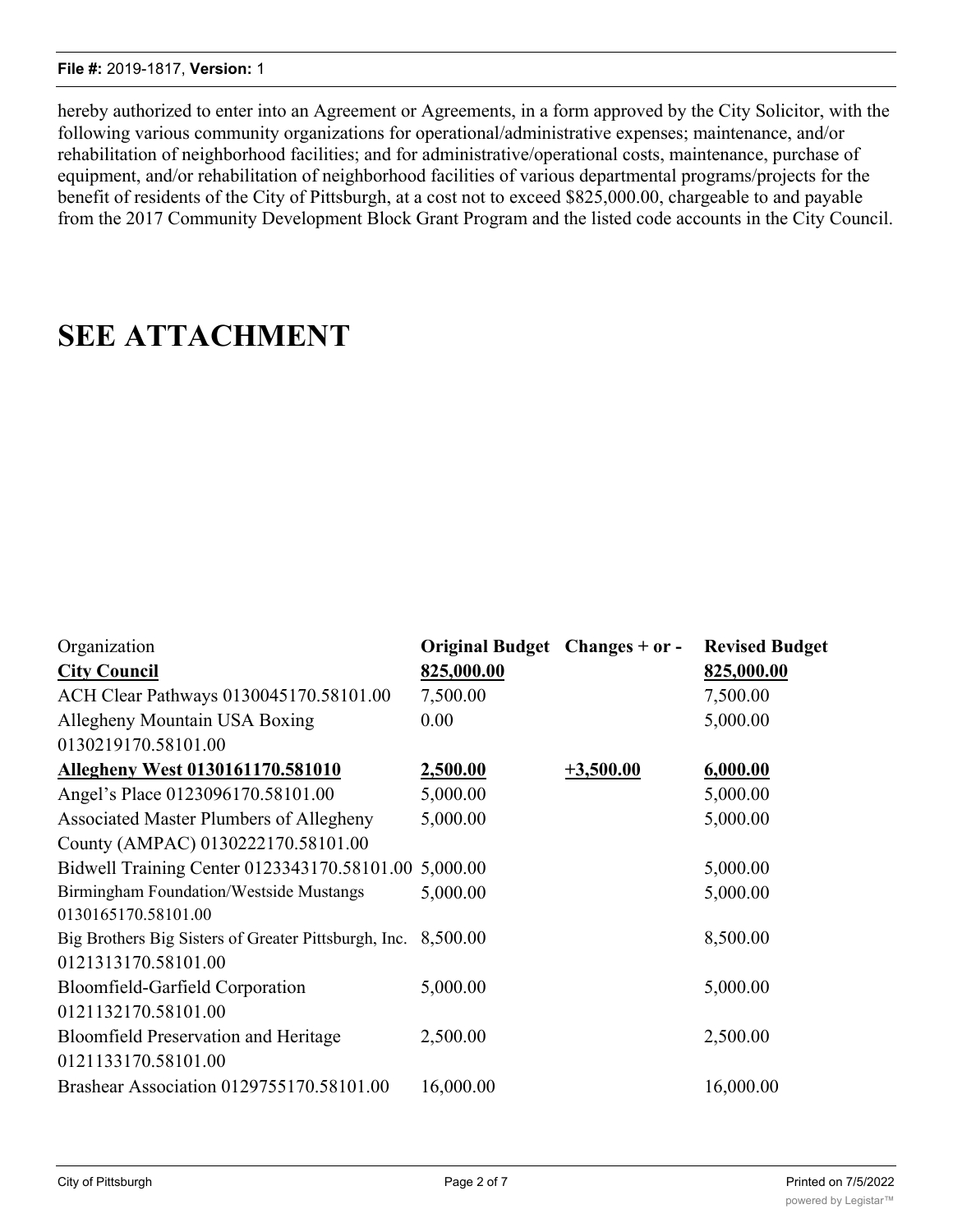| File #: 2019-1817, Version: 1                                                                              |                       |                       |
|------------------------------------------------------------------------------------------------------------|-----------------------|-----------------------|
| Brashear Association/Henry Kaufman Food<br>Pantry/Arlington Food Bank<br>0130099170.58101.00               | 2,500.00              | 2,500.00              |
| <b>Brighton Heights Senior Center</b><br>0130043170.58101.00                                               | 2,500.00              | 2,500.00              |
| Brightwood Civic Group 0121142170.58101.00 2,500.00                                                        |                       | 2,500.00              |
| <b>Brookline Christian Food Pantry</b><br>0123130170.58101.00                                              | 10,000.00             | 10,000.00             |
| <b>Brothers and Sisters Emerging</b><br>0130073170.5810.00                                                 | 10,000.00             | 10,000.00             |
| <b>Building Bridges for Business</b><br>0130100170.58101.00                                                | 2,500.00              | 2,500.00              |
| Catholic Youth Association of Pittsburgh, Inc.<br>0121323170.58101.00                                      | 5,000.00              | 5,000.00              |
| Center for Victims - Crisis Intervention<br>0128990170.58101.00                                            | 3,000.00              | 3,000.00              |
| Center for Victims/Pittsburgh Mediation Center 5,000.00<br>0129972170.58101.00                             |                       | 5,000.00              |
| Children's Museum of Pittsburgh<br>0123101170.58101.00                                                     | 2,500.00              | 2,500.00              |
| <b>Community Human Services</b><br>0123179170.58101.00                                                     | 10,000.00             | 10,000.00             |
| Community Human Services / Oakland<br><b>Business Improvement District</b><br>0123124170.58101.00          | 5,000.00              | 5,000.00              |
| Computer Reach 0130221170.58101.00                                                                         | 250.00                | 250.00                |
| <b>Conservation Consultants</b><br>0130151170.58101.00                                                     | 2.500.00              | 2,500.00              |
| D-2 DEK Hockey 0130158170.58101.00                                                                         | 5,000.00              | 5,000.00              |
| Earthen Vessels Outreach 0123240170.58101.008,400.00                                                       |                       | 8,400.00              |
| East Allegheny Community Council<br>0121330170.58101.00                                                    | 2,500.00              | 2,500.00              |
| <b>East End Cooperative Ministries</b><br>0129761170.58101.00                                              | 2,500.00              | 2,500.00              |
| <b>Elliott West End Athletic Association</b><br>0129763170.58101.00                                        | 2,500.00              | 2,500.00              |
| <b>Economic Development South</b><br>0130148170.58101.00                                                   | 10,000.00             | 10,000.00             |
| Elizabeth Seton Center 0121365170.58101.00<br><b>Emmaus Community of Pittsburgh</b><br>0123304170.58101.00 | 12,000.00<br>2,500.00 | 12,000.00<br>2,500.00 |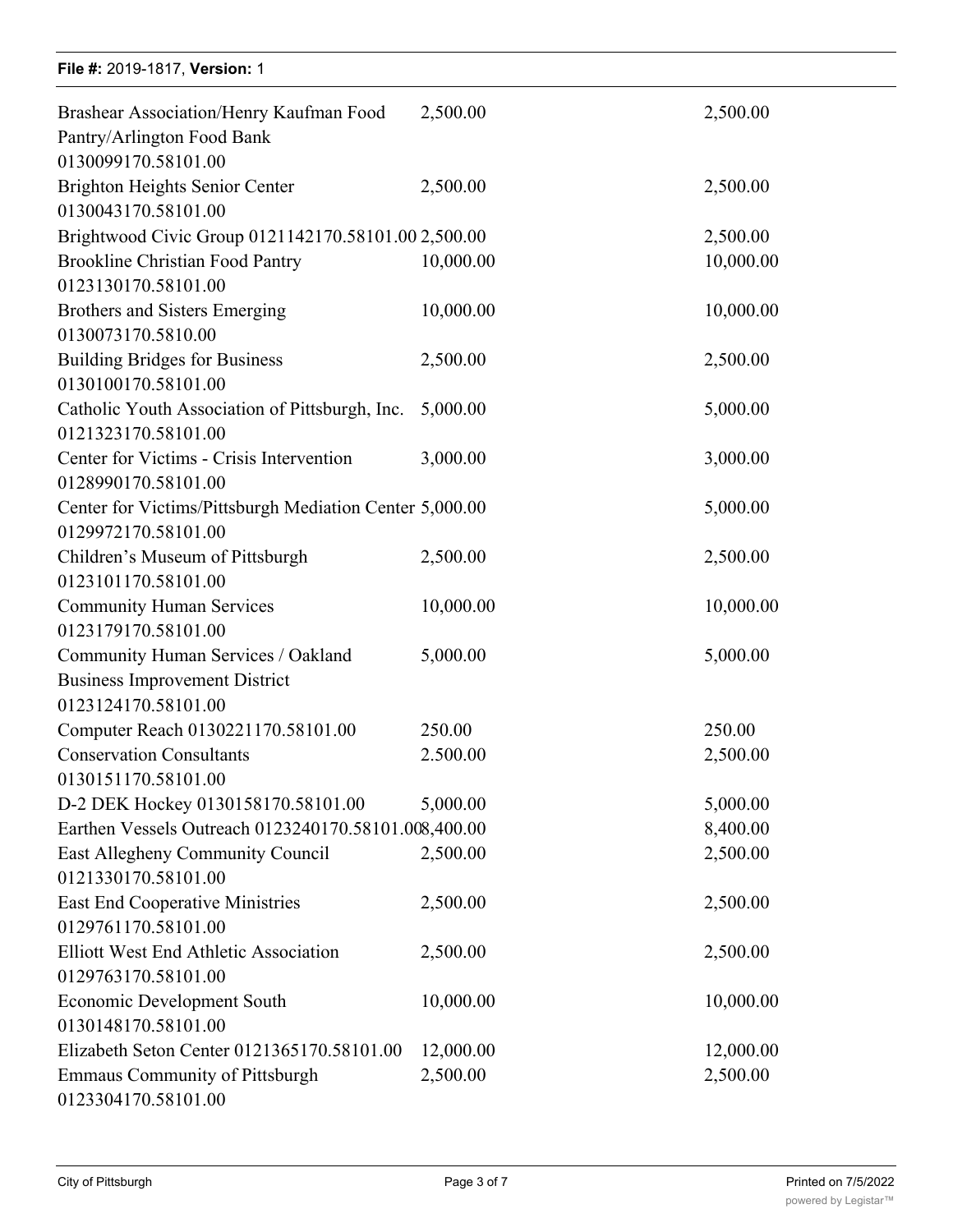## **File #: 2019-1817, Version: 1**

| <b>Fineview Citizens Council</b>                        | 1,000.00  | 1,000.00  |
|---------------------------------------------------------|-----------|-----------|
| 0121401170.58101.00                                     |           |           |
| Friendship Circle 0130152170.58101.00                   | 2,500.00  | 2,500.00  |
| Friendship Community Group                              | 7,500.00  | 7,500.00  |
| 0130076170.58101.00                                     |           |           |
| Greater Pittsburgh Arts Council                         | 2,500.00  | 2,500.00  |
| 0130077170.58101.00                                     |           |           |
| Greater Pittsburgh Community Food Bank                  | 70,500.00 | 70,500.00 |
| 0167146170.58101.00                                     |           |           |
| HACP/Northview Heights                                  | 2,500.00  | 2,500.00  |
| 0123036170.58101.00                                     |           |           |
| Hazelwood Initiative 0129131170.58101.00                | 15,000.00 | 15,000.00 |
| Higher Achievement Inc 0130153170.58101.00 2,500.00     |           | 2,500.00  |
| Hill District CDC 0121181170.58101.00                   | 10,000.00 | 10,000.00 |
| Hill House Association 0121183170.58101.00              | 7,500.00  | 7,500.00  |
| Hilltop Alliance 0130108170.58101.00                    | 13,000.00 | 13,000.00 |
| H.O.P.E. for Tomorrow 0130121170.58101.00               | 15,000.00 | 15,000.00 |
| Jewish Community Center - Young Men and                 | 5,000.00  | 5,000.00  |
| Women's Hebrew Association                              |           |           |
| 0123128170.58101.00                                     |           |           |
| Jewish Family and Children's Service - Refugee 5,000.00 |           | 5,000.00  |
| Services 0130025170.58101.00                            |           |           |
| Jewish Family and Children's Services - Career 2,500.00 |           | 2,500.00  |
| Development 0129757170.58101.00                         |           |           |
| Jewish Family and Children's Services - Food            | 6,000.00  | 6,000.00  |
| Pantry 0130103170.58101.00                              |           |           |
| Lawrenceville Corporation                               | 15,000.00 | 15,000.00 |
| 0123332170.58101.00                                     |           |           |
| Lawrenceville United 0129855170.58101.00                | 15,000.00 | 15,000.00 |
| Linden School PTA 0130094170.58101.00                   | 2,500.00  | 2,500.00  |
| Little Sisters of the Poor 0130005170.58101.00 2,500.00 |           | 2,500.00  |
| Lower Bloomfield Unity Council                          | 2,500.00  | 2,500.00  |
| 0121370170.58101.00                                     |           |           |
| Lynn Williams Apartments                                | 2,500.00  | 2,500.00  |
| 0123032170.58101.00                                     |           |           |
| Macedonia Family and Community Enrichment 5,000.00      |           | 5,000.00  |
| Center (FACE) 0129118170.58101.00                       |           |           |
| Manchester Citizens Corp.                               | 7,500.00  | 7,500.00  |
| 0129892170.58101.00                                     |           |           |
| Naomi's Place 0129896170.58101.00                       | 15,300.00 | 15,300.00 |
| National Council of Jewish Women                        | 2,500.00  | 2,500.00  |
| 0121377170.58101.00                                     |           |           |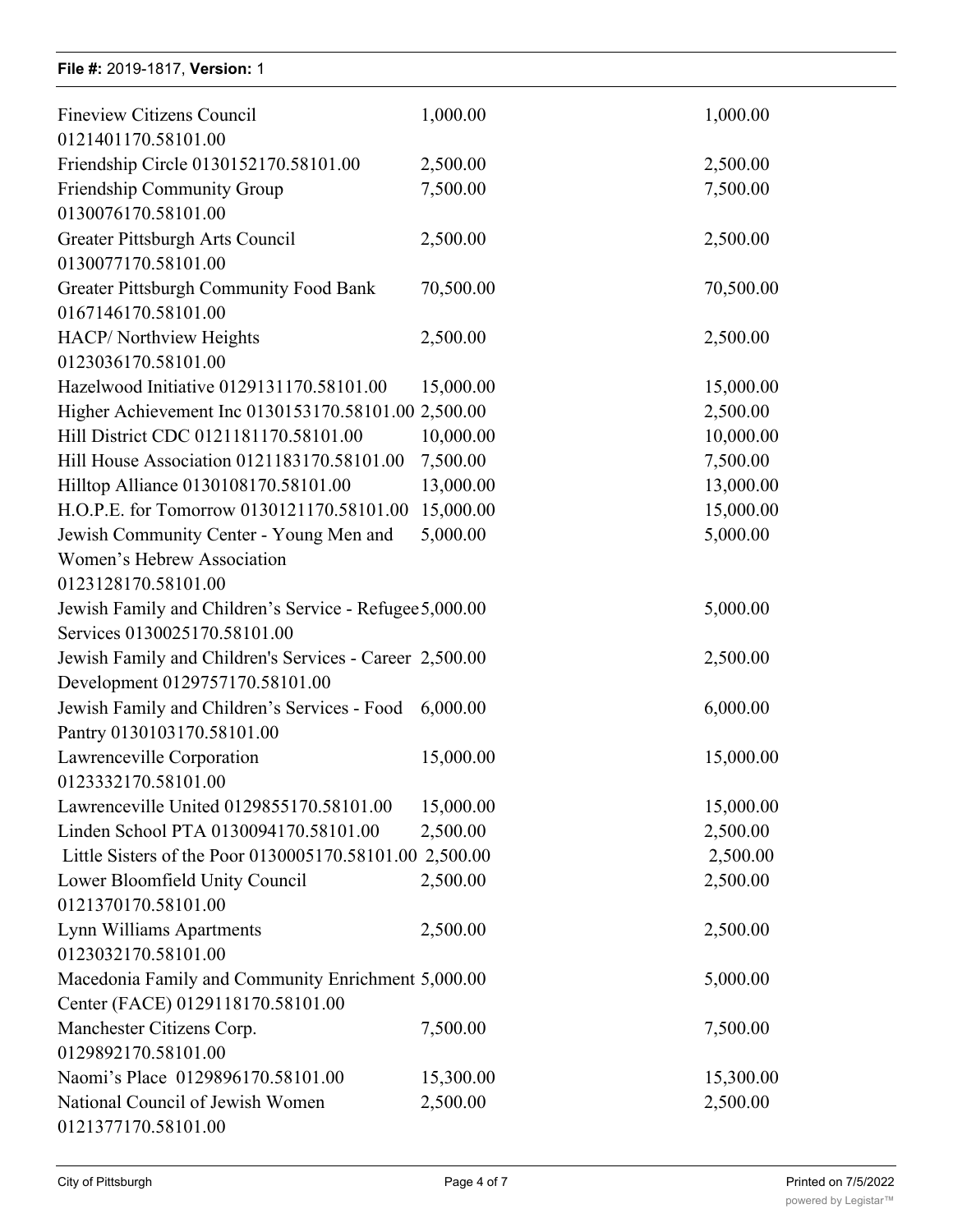### **File #:** 2019-1817, Version: 1

| Neighborhood Academy 0130104170.58101.00 2,500.00      |           |             | 2,500.00  |
|--------------------------------------------------------|-----------|-------------|-----------|
| Northside Leadership Conference                        | 5,000.00  |             | 5,000.00  |
| 0129784170.58101.00                                    |           |             |           |
| Northside Leadership Conference Seniors                | 8,000.00  |             | 8,000.00  |
| 0130162170.58101.0                                     |           |             |           |
| <b>Northside Senior Programming</b>                    | 3,500.00  | $-3,500.00$ | 0.00      |
| 0130164170.58101.00                                    |           |             |           |
| Northside Old Timers 0130009170.58101.00               | 7,500.00  |             | 7,500.00  |
| Oakland Planning and Development Corp.                 | 5,000.00  |             | 5,000.00  |
| 0121379170.58101.00                                    |           |             |           |
| Pa Cleanways of Allegheny County                       | 8,000.00  |             | 8,000.00  |
| 0123365170.58101.00                                    |           |             |           |
| Pennsylvania Resource Council                          | 11,000.00 |             | 11,000.00 |
| 0123151170.58101.00                                    |           |             |           |
| People's Oakland 0129970170.58101.00                   | 2,500.00  |             | 2,500.00  |
| Persad Center 0121384170.58101.00                      | 2,500.00  |             | 2,500.00  |
| Pittsburgh Action Against Rape                         | 12,000.00 |             | 12,000.00 |
| 0129655170.58101.00                                    |           |             |           |
| Pittsburgh AIDS Task Force                             | 7,500.00  |             | 7,500.00  |
| 0129787170.58101.00                                    |           |             |           |
| Pittsburgh Community Services - Hunger                 | 64,000.00 |             | 64,000.00 |
| 0121390170.58101.00                                    |           |             |           |
| Pittsburgh Community Services - Safety                 | 16,000.00 |             | 16,000.00 |
| 0121391170.58101.00                                    |           |             |           |
| Pittsburgh Parks Conservancy                           | 12,500.00 |             | 12,500.00 |
| 0123243170.58101.00                                    |           |             |           |
| Pittsburgh Project 0123198170.58101.00                 | 10,000.00 |             | 10,000.00 |
| POISE Foundation 0123279170.58101.00                   | 5,000.00  |             | 5,000.00  |
| POISE Foundation/Stop the Violence Pittsburgh 2,500.00 |           |             | 2,500.00  |
| 0130181170.58101.00                                    |           |             |           |
| Prayer and Deliverance Community                       | 2,500.00  |             | 2,500.00  |
| Opportunities (PADCO) 0130149170.58101.00              |           |             |           |
| <b>Prevention Point Pittsburgh</b>                     | 2,500.00  |             | 2,500.00  |
| 0123289170.58101.00                                    |           |             |           |
| Program to Aid Citizen Enterprise (PACE)               | 5,000.00  |             | 5,000.00  |
| 0121924170.58101.00                                    |           |             |           |
| The Promise Group 0130037170.58101.00                  | 5,000.00  |             | 5,000.00  |
| Reading is Fundamental 0123052170.58101.00             | 13,500.00 | $^{+}$      | 13,500.00 |
| Rebuilding Together Pittsburgh                         | 30,000.00 |             | 30,000.00 |
| 0123307170.58101.00                                    |           |             |           |
| Riverview Manor 0123054170.58101.00                    | 2.500.00  |             | 2.500.00  |

naominin'i Romano ao amin'ny faritr'i Nord-Amerika. Ny INSEE dia mampiasa ny kaodim-paositra 2008–2014. Ilay k<br>Ny INSEE dia mampiasa ny kaodim-paositra 2014–2014. Ilay kaominina dia kaominina mpikambana amin'ny fivondrona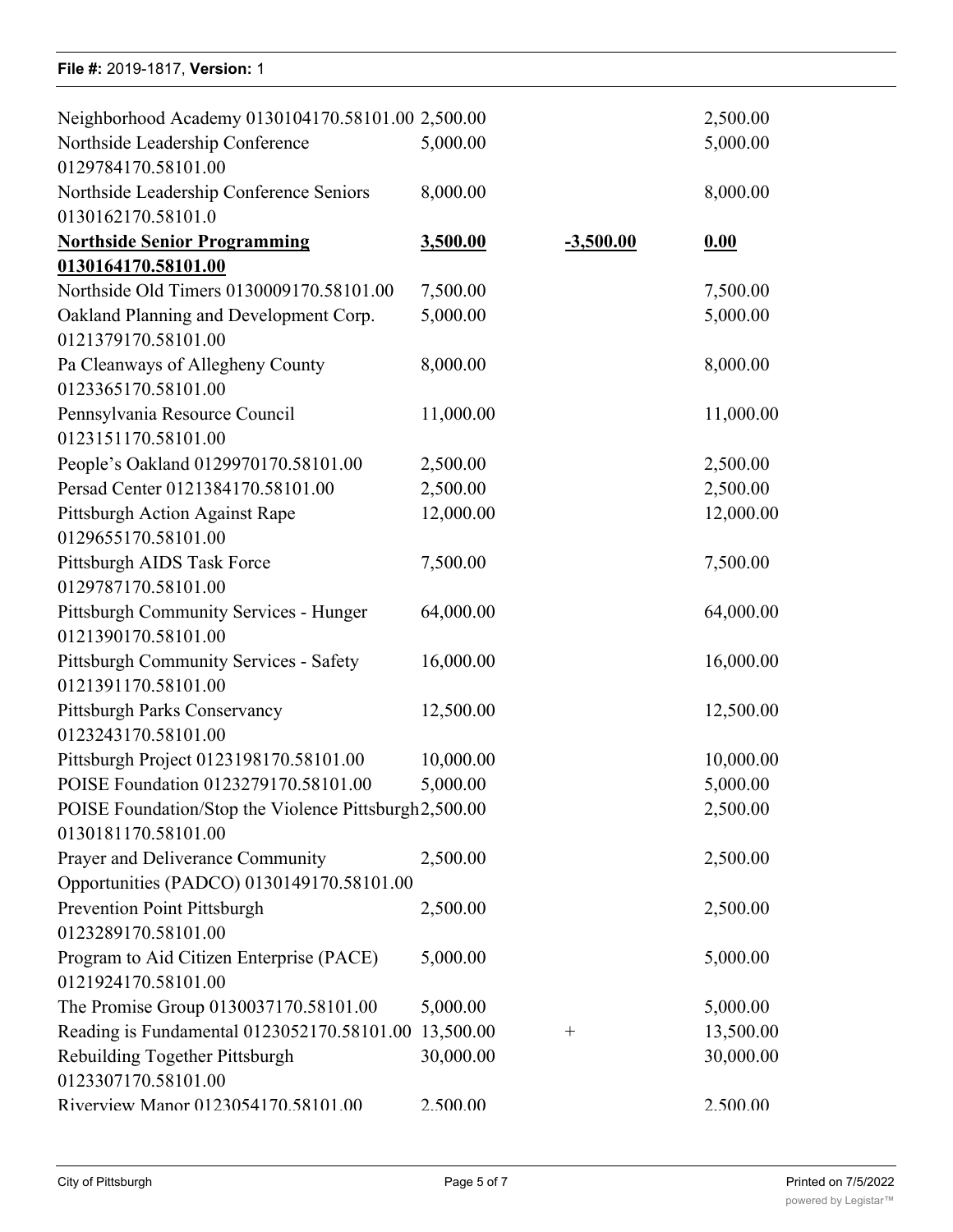| File #: 2019-1817, Version: 1                                                                    |                   |             |                     |  |
|--------------------------------------------------------------------------------------------------|-------------------|-------------|---------------------|--|
| St. Andrews Lutheran Church                                                                      | $-,-$<br>3,750.00 |             | -,-----<br>3,750.00 |  |
| 0129910170.58101.00                                                                              |                   |             |                     |  |
| Saint Clair Athletic Association                                                                 | 4,000.00          |             | 4,000.00            |  |
| 0121272170.58101.00                                                                              |                   |             |                     |  |
| Saint Mark's Evangelical Lutheran / Brookline<br>Meals on Wheels 0130067170.58101.00             | 12,000.00         |             | 12,500.00           |  |
| Saint Michael's Food Bank<br>0123264170.58101.00                                                 | 2,500.00          |             | 2,500.00            |  |
| Saint Mary of the Mount Church/Washington<br>Heights Ecumenical Food Bank<br>0121296170.58101.00 | 5,000.00          |             | 5,000.00            |  |
| Saint Paul's Benevolent \$ Missionary Institute<br>0123200170.58101.00                           | 2,500.00          |             | 2,500.00            |  |
| Schenley Heights CDC 0129852170.58101.00                                                         | 10,000.00         |             | 10,000.00           |  |
| <b>Shepherd Wellness Community</b>                                                               | 10,000.00         |             | 10,000.00           |  |
| 0129791170.58101.00 Sheraden United                                                              | 5,000.00          |             | 5,000.00            |  |
| Methodist Church-Kidz Klub<br>0130046170.58101.00                                                |                   |             |                     |  |
| SLB Radio Productions 0130150170.58101.00                                                        | 8,000.00          |             | 8,000.00            |  |
| Southside Slopes Neighborhood Association                                                        | 2,500.00          |             | 2,500.00            |  |
| 0123291170.58101.00                                                                              |                   |             |                     |  |
| <b>Southwest Pittsburgh CDC</b>                                                                  | 20,500.00         | $-3,000.00$ | 17,500.00           |  |
| 0123058170.58101.00                                                                              |                   |             |                     |  |
| Spring Hill Civic League 0121267170.58101.005,000.00                                             |                   |             | 5,000.00            |  |
| St. Ambrose Manor 0129909170.58101.00                                                            | 2,500.00          |             | 2,500.00            |  |
| Steel City Boxing 0129982170.58101.00                                                            | 7,000.00          |             | 7,000.00            |  |
| The Center for Employment Opportunities                                                          | 5,000.00          |             | 5,000.00            |  |
| 0130205170.58101.00                                                                              |                   |             |                     |  |
| The Urban Academy of Greater Pittsburgh<br>Charter School 0130206170.58100.00                    | 15,300.00         |             | 15,300.00           |  |
| Tree of Hope 0129866170.58101.00                                                                 | 2,500.00          |             | 2,500.00            |  |
| Trinity Lutheran Church / Sheraden Baseball                                                      | 2,500.00          |             | 2,500.00            |  |
| 0130105170.58101.00                                                                              |                   |             |                     |  |
| Troy Hill Citizens Inc. 012979817058101.00                                                       | 3,000.00          |             | 3,000.00            |  |
| Union Project 0123125170.58101.00                                                                | 5,000.00          |             | 5,000.00            |  |
| Vietnam Veterans Leadership<br>0121292170.58101.00                                               | 2,500.00          |             | 2,500.00            |  |
| Washington Heights Athletic Association<br>0123261170.58101.00                                   | 2,500.00          |             | 2,500.00            |  |
| West End P.O.W.E.R. 0130223170.58101.00                                                          | 2,500.00          |             | 2,500.00            |  |
| Western Pennsylvania Conservancy<br>0126002170.58101.00                                          | 10,000.00         |             | 10,000.00           |  |

30,000.00 30,000.00

Western Party and the Blinder Party and the Blinder

Rebuilding Together Pittsburgh

2,500.00 2,500.00